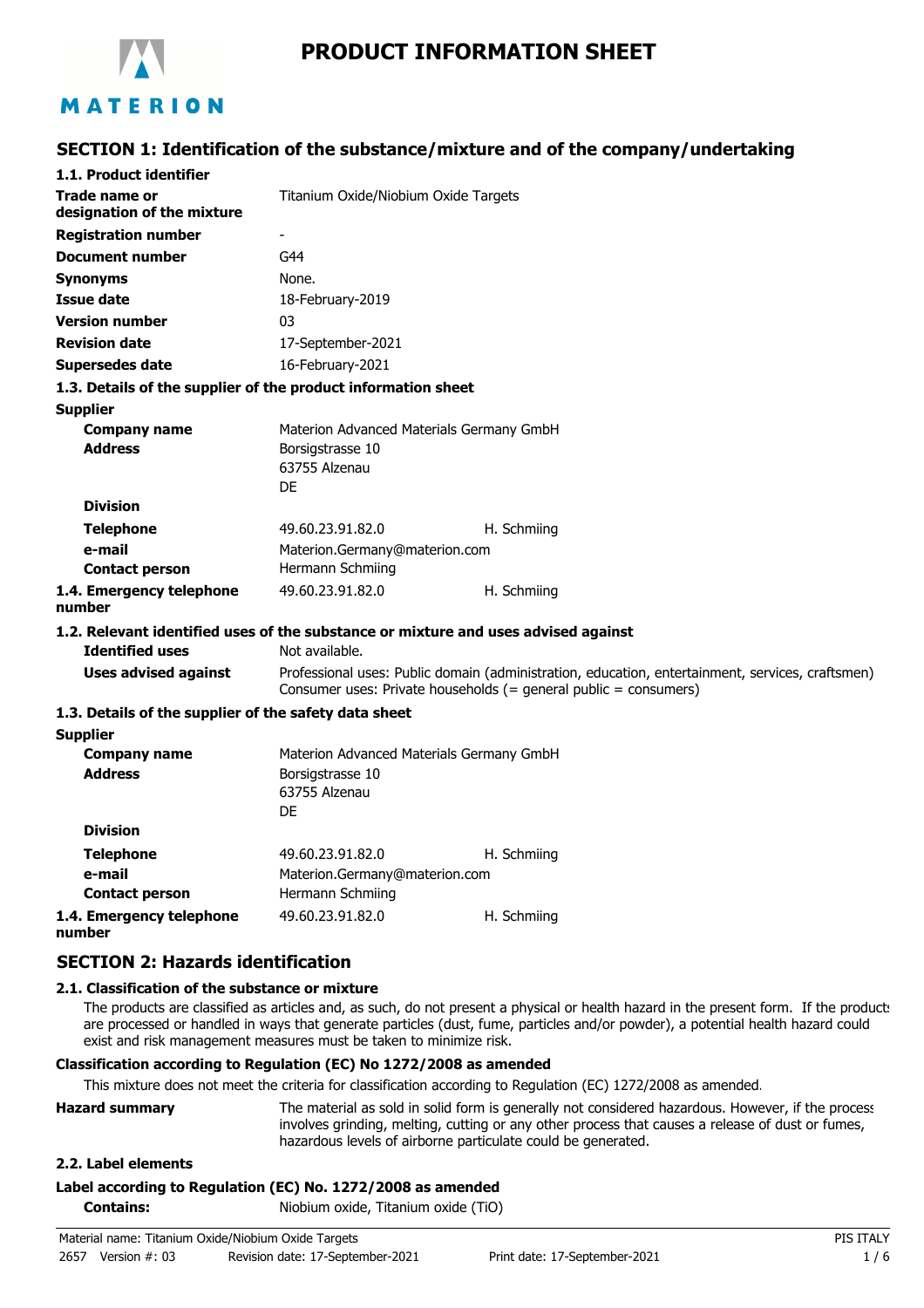| <b>Hazard pictograms</b>          | None.                                                                                                                                                                                                                                                                 |  |
|-----------------------------------|-----------------------------------------------------------------------------------------------------------------------------------------------------------------------------------------------------------------------------------------------------------------------|--|
| Signal word                       | None.                                                                                                                                                                                                                                                                 |  |
| <b>Hazard statements</b>          | The material as sold in solid form is generally not considered hazardous. However, if the process<br>involves grinding, melting, cutting or any other process that causes a release of dust or fumes,<br>hazardous levels of airborne particulate could be generated. |  |
| <b>Precautionary statements</b>   |                                                                                                                                                                                                                                                                       |  |
| <b>Prevention</b>                 | Observe good industrial hygiene practices.                                                                                                                                                                                                                            |  |
| <b>Response</b>                   | Wash hands after handling.                                                                                                                                                                                                                                            |  |
| <b>Storage</b>                    | Store away from incompatible materials.                                                                                                                                                                                                                               |  |
| <b>Disposal</b>                   | Dispose of waste and residues in accordance with local authority requirements.                                                                                                                                                                                        |  |
| Supplemental label<br>information | For further information, please contact the Product Stewardship Department at +1.216.383.4019.                                                                                                                                                                        |  |
| 2.3. Other hazards                | Not a PBT or vPvB substance or mixture.                                                                                                                                                                                                                               |  |

# **SECTION 3: Composition/information on ingredients**

## **3.2. Mixtures**

## **General information**

| <b>Chemical name</b>     | %  | No.                     | CAS-No. / EC REACH Registration No. Index No. |                          | <b>Notes</b> |
|--------------------------|----|-------------------------|-----------------------------------------------|--------------------------|--------------|
| Niobium oxide            | 50 | 12034-57-0<br>234-808-1 | $\overline{\phantom{0}}$                      | $\overline{\phantom{0}}$ |              |
| <b>Classification: -</b> |    |                         |                                               |                          |              |
| Titanium oxide (TiO)     | 50 | 12137-20-1<br>235-236-5 | $\overline{\phantom{0}}$                      | $\overline{\phantom{0}}$ |              |
| <b>Classification: -</b> |    |                         |                                               |                          |              |

# **SECTION 4: First aid measures**

| <b>General information</b>                                                               | Ensure that medical personnel are aware of the material(s) involved, and take precautions to<br>protect themselves. |
|------------------------------------------------------------------------------------------|---------------------------------------------------------------------------------------------------------------------|
| 4.1. Description of first aid measures                                                   |                                                                                                                     |
| <b>Inhalation</b>                                                                        | Move to fresh air. Call a physician if symptoms develop or persist.                                                 |
| <b>Skin contact</b>                                                                      | Wash off with soap and water. Get medical attention if irritation develops and persists.                            |
| Eye contact                                                                              | Rinse with water. Get medical attention if irritation develops and persists.                                        |
| <b>Ingestion</b>                                                                         | Rinse mouth. Get medical attention if symptoms occur.                                                               |
| 4.2. Most important<br>symptoms and effects, both<br>acute and delayed                   | Exposure may cause temporary irritation, redness, or discomfort.                                                    |
| 4.3. Indication of any<br>immediate medical attention<br>and special treatment<br>needed | Treat symptomatically.                                                                                              |

# **SECTION 5: Firefighting measures**

| <b>General fire hazards</b>                                                                | No unusual fire or explosion hazards noted.                                                |
|--------------------------------------------------------------------------------------------|--------------------------------------------------------------------------------------------|
| 5.1. Extinguishing media<br>Suitable extinguishing<br>media                                | Water fog. Foam. Dry chemical powder. Carbon dioxide (CO2).                                |
| Unsuitable extinguishing<br>media                                                          | None known.                                                                                |
| 5.2. Special hazards arising<br>from the substance or<br>mixture                           | None known.                                                                                |
| 5.3. Advice for firefighters<br><b>Special protective</b><br>equipment for<br>firefighters | Wear suitable protective equipment.                                                        |
| <b>Special firefighting</b><br>procedures                                                  | Use water spray to cool unopened containers.                                               |
| <b>Specific methods</b>                                                                    | Use standard firefighting procedures and consider the hazards of other involved materials. |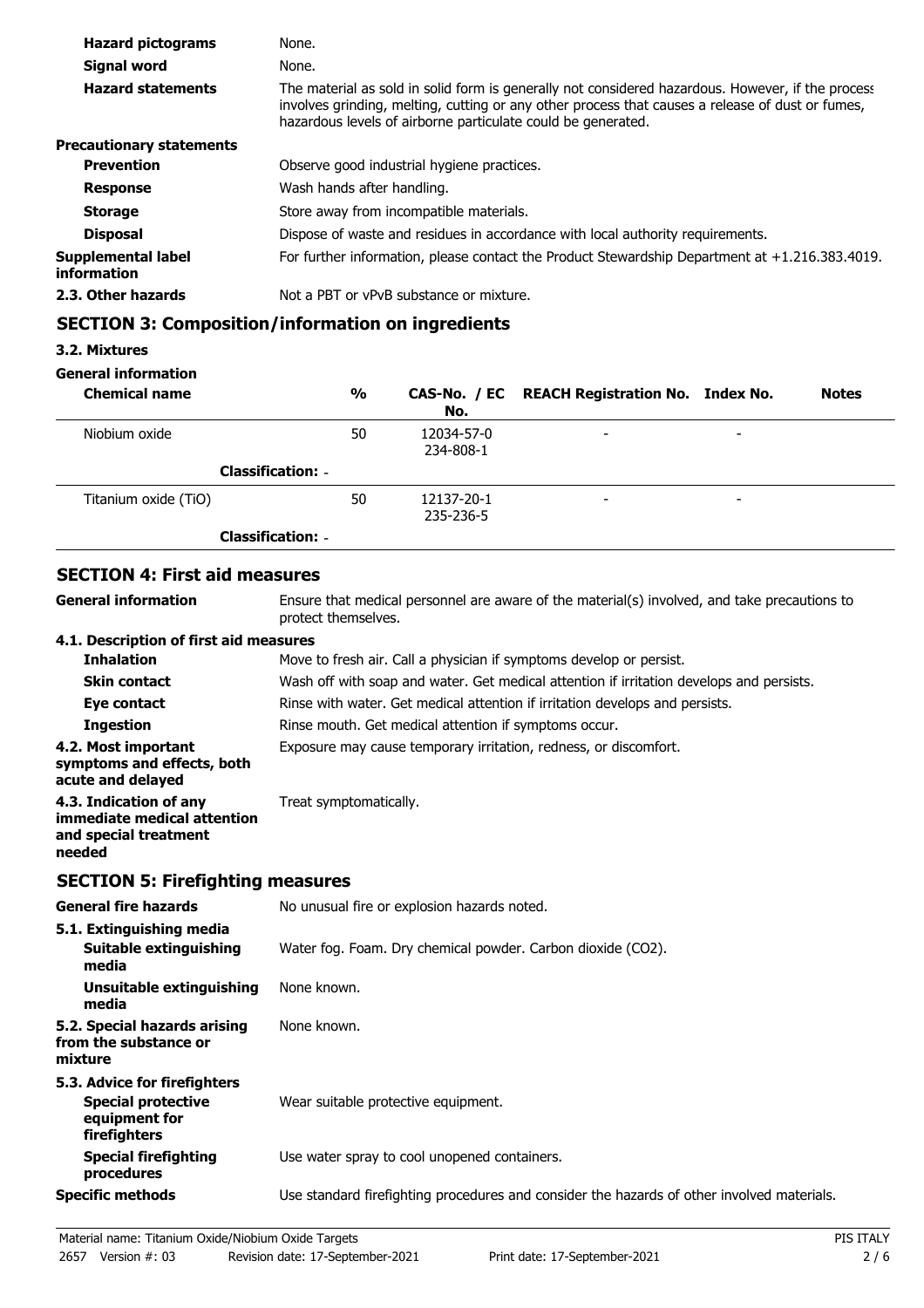## **SECTION 6: Accidental release measures**

|                                                                                                                                                                                                                               | 6.1. Personal precautions, protective equipment and emergency procedures                           |
|-------------------------------------------------------------------------------------------------------------------------------------------------------------------------------------------------------------------------------|----------------------------------------------------------------------------------------------------|
| For non-emergency<br>personnel                                                                                                                                                                                                | Keep unnecessary personnel away. For personal protection, see section 8 of the PIS.                |
| For emergency<br>responders                                                                                                                                                                                                   | Use personal protection recommended in Section 8 of the PIS.                                       |
| 6.2. Environmental<br>precautions                                                                                                                                                                                             | Avoid discharge into drains, water courses or onto the ground.                                     |
| 6.3. Methods and material for<br>containment and cleaning up                                                                                                                                                                  | Stop the flow of material, if this is without risk. For waste disposal, see section 13 of the PIS. |
| 6.4. Reference to other<br>sections                                                                                                                                                                                           | For personal protection, see section 8 of the PIS. For waste disposal, see section 13 of the PIS.  |
| $A$ - $A$ - $A$ - $A$ - $A$ - $A$ - $A$ - $A$ - $A$ - $A$ - $A$ - $A$ - $A$ - $A$ - $A$ - $A$ - $A$ - $A$ - $A$ - $A$ - $A$ - $A$ - $A$ - $A$ - $A$ - $A$ - $A$ - $A$ - $A$ - $A$ - $A$ - $A$ - $A$ - $A$ - $A$ - $A$ - $A$ - |                                                                                                    |

## **SECTION 7: Handling and storage**

| 7.1. Precautions for safe<br>handling                                   | Avoid prolonged exposure. Observe good industrial hygiene practices. |
|-------------------------------------------------------------------------|----------------------------------------------------------------------|
| 7.2. Conditions for safe<br>storage, including any<br>incompatibilities | Keep locked up.                                                      |
| 7.3. Specific end use(s)                                                | Not available.                                                       |

## **SECTION 8: Exposure controls/personal protection**

| 8.1. Control parameters                              |                                                                                                                                                                                                                                                                                                                                                                    |
|------------------------------------------------------|--------------------------------------------------------------------------------------------------------------------------------------------------------------------------------------------------------------------------------------------------------------------------------------------------------------------------------------------------------------------|
| <b>Occupational exposure limits</b>                  | No exposure limits noted for ingredient(s).                                                                                                                                                                                                                                                                                                                        |
| <b>Biological limit values</b>                       | No biological exposure limits noted for the ingredient(s).                                                                                                                                                                                                                                                                                                         |
| <b>Recommended monitoring</b><br>procedures          | Follow standard monitoring procedures.                                                                                                                                                                                                                                                                                                                             |
| Derived no effect levels<br>(DNELs)                  | Not available.                                                                                                                                                                                                                                                                                                                                                     |
| <b>Predicted no effect</b><br>concentrations (PNECs) | Not available.                                                                                                                                                                                                                                                                                                                                                     |
| 8.2. Exposure controls                               |                                                                                                                                                                                                                                                                                                                                                                    |
| <b>Appropriate engineering</b><br>controls           | Good general ventilation should be used. Ventilation rates should be matched to conditions. If<br>applicable, use process enclosures, local exhaust ventilation, or other engineering controls to<br>maintain airborne levels below recommended exposure limits. If exposure limits have not been<br>established, maintain airborne levels to an acceptable level. |
|                                                      | Individual protection measures, such as personal protective equipment                                                                                                                                                                                                                                                                                              |
| <b>General information</b>                           | Personal protection equipment should be chosen according to the CEN standards and in discussion<br>with the supplier of the personal protective equipment.                                                                                                                                                                                                         |
| Eye/face protection                                  | Wear safety glasses with side shields (or goggles).                                                                                                                                                                                                                                                                                                                |
| <b>Skin protection</b>                               |                                                                                                                                                                                                                                                                                                                                                                    |
| - Hand protection                                    | Wear gloves to prevent metal cuts and skin abrasions during handling.                                                                                                                                                                                                                                                                                              |
| - Other                                              | Wear suitable protective clothing.                                                                                                                                                                                                                                                                                                                                 |
| <b>Respiratory protection</b>                        | In case of insufficient ventilation, wear suitable respiratory equipment.                                                                                                                                                                                                                                                                                          |
| <b>Thermal hazards</b>                               | Wear appropriate thermal protective clothing, when necessary.                                                                                                                                                                                                                                                                                                      |
| <b>Hygiene measures</b>                              | Always observe good personal hygiene measures, such as washing after handling the material and<br>before eating, drinking, and/or smoking. Routinely wash work clothing and protective equipment to<br>remove contaminants.                                                                                                                                        |
| <b>Environmental exposure</b><br>controls            | Good general ventilation should be used. Ventilation rates should be matched to conditions. If<br>applicable, use process enclosures, local exhaust ventilation, or other engineering controls to<br>maintain airborne levels below recommended exposure limits. If exposure limits have not been<br>established, maintain airborne levels to an acceptable level. |

# **SECTION 9: Physical and chemical properties**

#### **9.1. Information on basic physical and chemical properties**

| <b>Appearance</b>     |        |
|-----------------------|--------|
| <b>Physical state</b> | Solid. |
| <b>Form</b>           | Solid. |
| <b>Colour</b>         | Grey.  |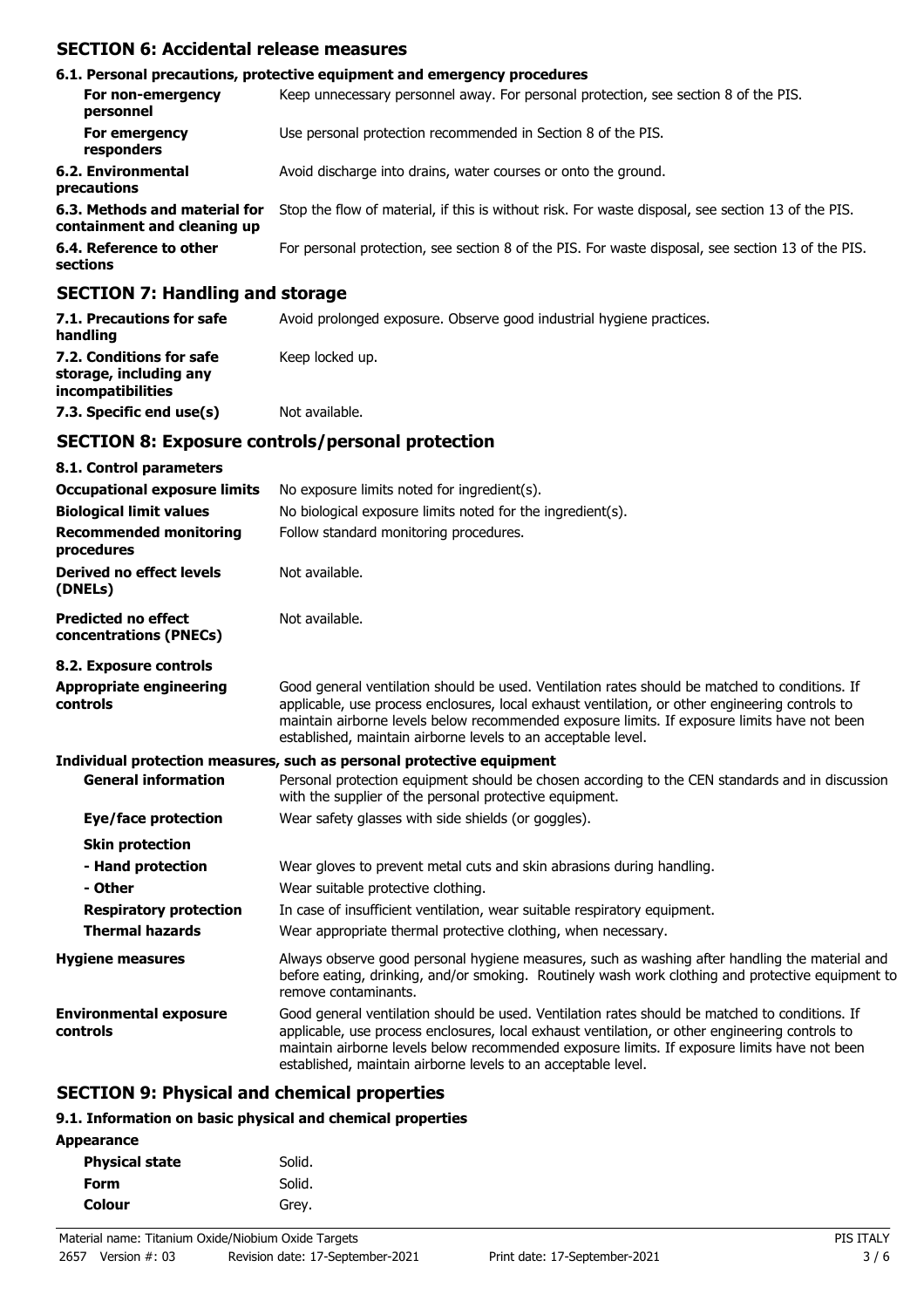| <b>Odour</b>                                        | None.                                   |
|-----------------------------------------------------|-----------------------------------------|
| <b>Odour threshold</b>                              | Not applicable.                         |
| рH                                                  | Not applicable.                         |
| <b>Melting point/freezing point</b>                 | > 1500 °C (> 2732 °F) / Not applicable. |
| Initial boiling point and<br>boiling range          | Not applicable.                         |
| <b>Flash point</b>                                  | Not applicable.                         |
| <b>Evaporation rate</b>                             | Not applicable.                         |
| <b>Flammability (solid, gas)</b>                    | None known.                             |
| <b>Upper/lower flammability or explosive limits</b> |                                         |
| <b>Explosive limit - lower (</b><br>%)              | Not applicable.                         |
| <b>Explosive limit - lower (</b><br>%) temperature  | Not applicable.                         |
| Explosive limit – upper<br>(9/6)                    | Not applicable.                         |
| <b>Explosive limit - upper (</b><br>%) temperature  | Not applicable.                         |
| Vapour pressure                                     | Not applicable.                         |
| <b>Vapour density</b>                               | Not applicable.                         |
| <b>Relative density</b>                             | Not applicable.                         |
| Solubility(ies)                                     |                                         |
| <b>Solubility (water)</b>                           | Insoluble.                              |
| <b>Partition coefficient</b><br>(n-octanol/water)   | Not applicable.                         |
| <b>Auto-ignition temperature</b>                    | Not applicable.                         |
| <b>Decomposition temperature</b>                    | Not applicable.                         |
| <b>Viscosity</b>                                    | Not applicable.                         |
| <b>Explosive properties</b>                         | Not explosive.                          |
| <b>Oxidising properties</b>                         | Not oxidising.                          |
| 9.2. Other information                              |                                         |

**Density** 4,20 - 6,00 g/cm3

# **SECTION 10: Stability and reactivity**

| 10.1. Reactivity<br>10.2. Chemical stability | The product is stable and non-reactive under normal conditions of use, storage and transport.<br>Material is stable under normal conditions. |
|----------------------------------------------|----------------------------------------------------------------------------------------------------------------------------------------------|
| 10.3. Possibility of hazardous<br>reactions  | No dangerous reaction known under conditions of normal use.                                                                                  |
| 10.4. Conditions to avoid                    | Contact with incompatible materials.                                                                                                         |
| 10.5. Incompatible materials                 | Ammonia. Chlorine.                                                                                                                           |
| 10.6. Hazardous<br>decomposition products    | No hazardous decomposition products are known.                                                                                               |

# **SECTION 11: Toxicological information**

| <b>General information</b>               | Occupational exposure to the substance or mixture may cause adverse effects.                                           |
|------------------------------------------|------------------------------------------------------------------------------------------------------------------------|
| Information on likely routes of exposure |                                                                                                                        |
| <b>Inhalation</b>                        | Not likely, due to the form of the product.                                                                            |
| <b>Skin contact</b>                      | No adverse effects due to skin contact are expected.                                                                   |
| Eye contact                              | Not relevant, due to the form of the product.                                                                          |
| <b>Ingestion</b>                         | May cause discomfort if swallowed. However, ingestion is not likely to be a primary route of<br>occupational exposure. |
| <b>Symptoms</b>                          | None known.                                                                                                            |

### **11.1. Information on toxicological effects**

| Acute toxicity            | None known.     |
|---------------------------|-----------------|
| Skin corrosion/irritation | Not classified. |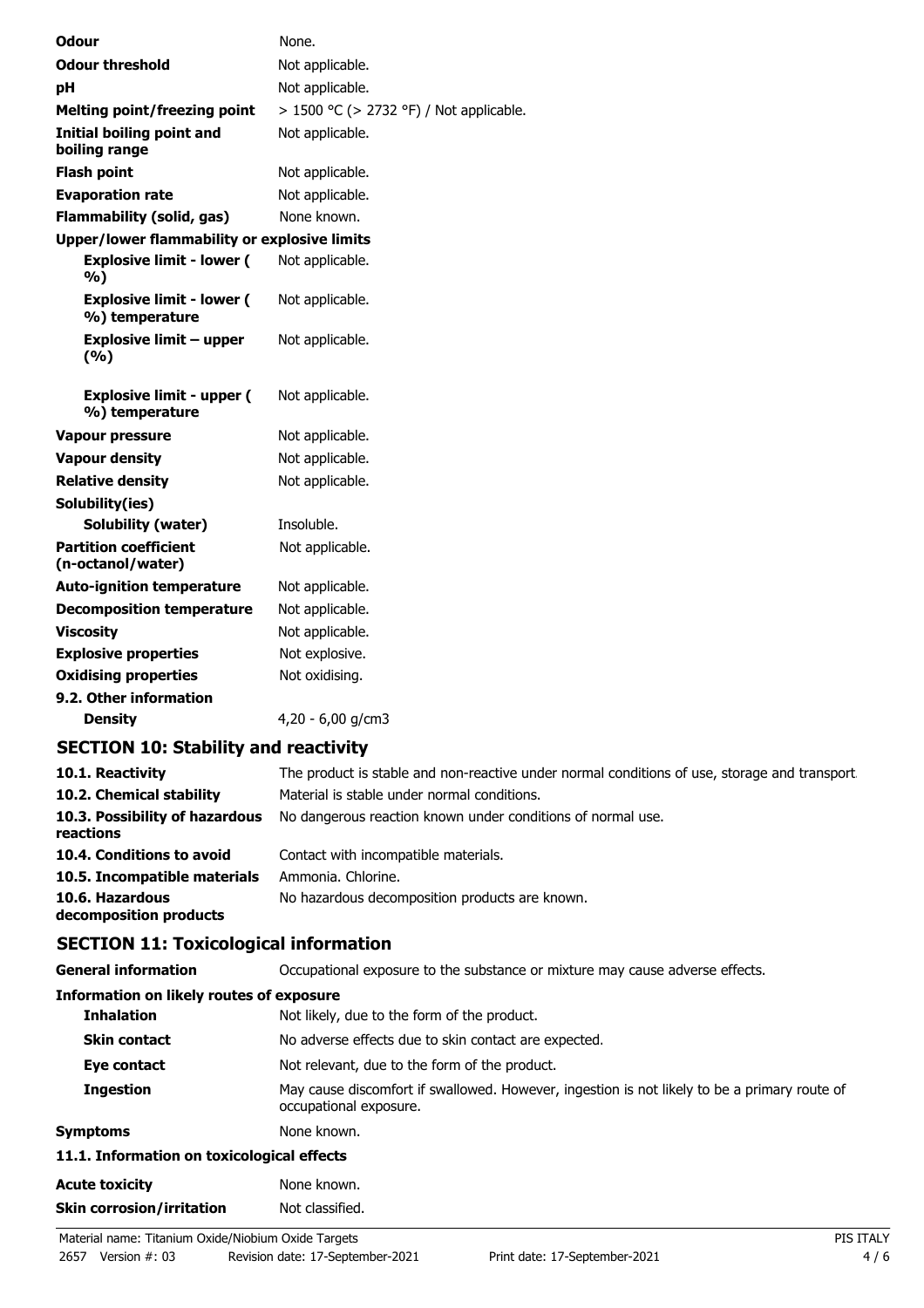| Serious eye damage/eye<br>irritation                      | None known.                                                                                                   |
|-----------------------------------------------------------|---------------------------------------------------------------------------------------------------------------|
| <b>Respiratory sensitisation</b>                          | Not a respiratory sensitizer.                                                                                 |
| <b>Skin sensitisation</b>                                 | Not a skin sensitiser.                                                                                        |
| <b>Germ cell mutagenicity</b>                             | Not classified.                                                                                               |
| Carcinogenicity                                           | Not classified.                                                                                               |
| <b>Reproductive toxicity</b>                              | Not classified.                                                                                               |
| Specific target organ toxicity<br>- single exposure       | Not classified.                                                                                               |
| Specific target organ toxicity<br>- repeated exposure     | Not classified.                                                                                               |
| <b>Aspiration hazard</b>                                  | Not an aspiration hazard.                                                                                     |
| Mixture versus substance<br>information                   | No information available.                                                                                     |
| <b>Other information</b>                                  | Not available.                                                                                                |
| <b>SECTION 12: Ecological information</b>                 |                                                                                                               |
| 12.1. Toxicity                                            | Based on available data, the classification criteria are not met for hazardous to the aquatic<br>environment. |
| 12.2. Persistence and<br>degradability                    | No data is available on the degradability of any ingredients in the mixture.                                  |
| 12.3. Bioaccumulative<br>potential                        | No data available.                                                                                            |
| <b>Partition coefficient</b><br>n-octanol/water (log Kow) | Not available.                                                                                                |
|                                                           |                                                                                                               |

| n-octanol/water (log Kow)                           |                                         |
|-----------------------------------------------------|-----------------------------------------|
| <b>Bioconcentration factor (BCF)</b> Not available. |                                         |
| 12.4. Mobility in soil                              | No data available.                      |
| 12.5. Results of PBT and<br>vPvB assessment         | Not a PBT or vPvB substance or mixture. |

**12.6. Other adverse effects** No other adverse environmental effects (e.g. ozone depletion, photochemical ozone creation potential, endocrine disruption, global warming potential) are expected from this component.

## **SECTION 13: Disposal considerations**

### **13.1. Waste treatment methods**

| <b>Residual waste</b>                  | Dispose of in accordance with local regulations. Empty containers or liners may retain some product<br>residues. This material and its container must be disposed of in a safe manner (see: Disposal<br>instructions). |
|----------------------------------------|------------------------------------------------------------------------------------------------------------------------------------------------------------------------------------------------------------------------|
| <b>Contaminated packaging</b>          | Since emptied containers may retain product residue, follow label warnings even after container is<br>emptied. Empty containers should be taken to an approved waste handling site for recycling or<br>disposal.       |
| <b>EU waste code</b>                   | The Waste code should be assigned in discussion between the user, the producer and the waste<br>disposal company.                                                                                                      |
| <b>Disposal</b><br>methods/information | Collect and reclaim or dispose in sealed containers at licensed waste disposal site.                                                                                                                                   |
| <b>Special precautions</b>             | Dispose in accordance with all applicable regulations.                                                                                                                                                                 |

# **SECTION 14: Transport information**

## **ADR**

14.1. - 14.6.: Not regulated as dangerous goods.

# **RID**

14.1. - 14.6.: Not regulated as dangerous goods.

## **ADN**

14.1. - 14.6.: Not regulated as dangerous goods.

# **IATA**

14.1. - 14.6.: Not regulated as dangerous goods.

# **IMDG**

14.1. - 14.6.: Not regulated as dangerous goods.